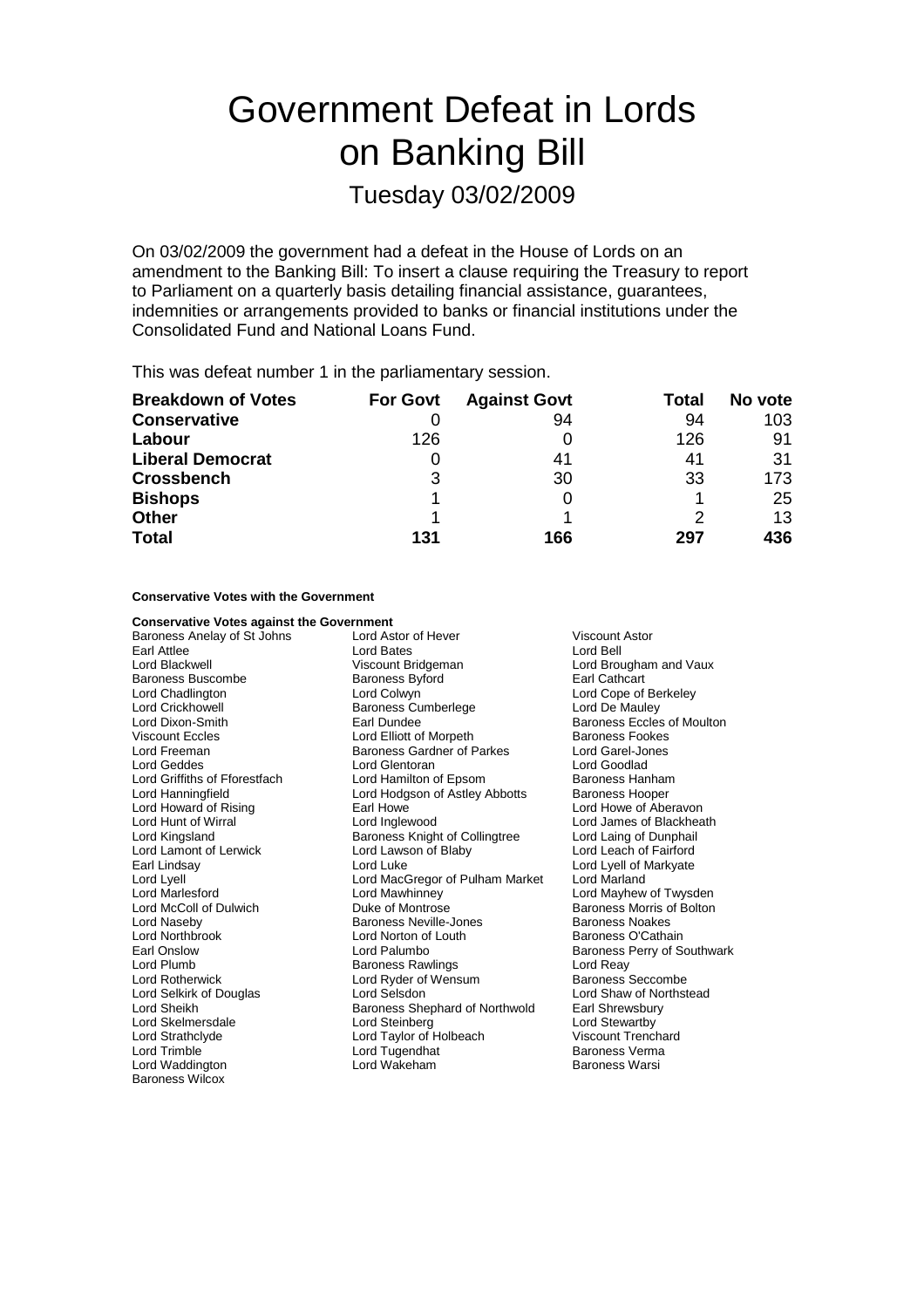**Labour Votes with the Government** Lord Barnett Lord Bassam of Brighton<br>
Baroness Billingham
Lord Bilston Lord Campbell-Savours Lord Carter of Cole<br>
Lord Clark of Windermere<br>
Lord Clinton-Davis Lord Corbett of Castle Vale Baroness Corston<br>
Lord Davies of Oldham<br>
Lord Davies of Coity Lord Dubs<br>
Lord Evans of Parkside<br>
Lord Evans of Parkside<br>
Lord Evans of Temple Guiting Lord Grocott<br>
Lord Grocott<br>
Lord Haworth 
Baroness Henig<br>
Baroness Henig Lord Hollick Baroness Hollis of Heigham<br>
Lord Howie of Troon<br>
Lord Hoyle Lord Lea of Crondall<br>
Lord Macdonald of Tradeston Lord Mandelson Lord McIntosh of Haringey Lord McKenz<br>Baroness Morgan of Drefelin Lord Morgan Lord Patel of Bradford **Lord Pendry<br>
Lord Ponsonby of Shulbrede** Baroness Prosser Baroness Rendell of Babergh

Baroness Adams of Craigielea Lord Ahmed<br>
Baroness Amos Craigielea Lord Anderson of Swansea Baroness Andrews Lord Anderson of Swansea Baroness And<br>
Lord Bassam of Brighton<br>
Lord Berkeley **Baroness Billingham Lord Bilston Baroness Backstone**<br>Baroness Blood Blood Baroness Blood Baroness Blood Bradley<br>Lord Bradley Lord Boyd of Duncansby Lord Bradl<br>
Lord Brennan Lord Brett Lord Bragg Lord Brennan Lord Brennan Lord Brett<br>
Lord Brooke of Alverthorpe Lord Brookman Lord Brooks of Tremorfa Lord Brooke of Alverthorpe Lord Brookman Lord Brooks of Tremorfacture Lord Brooks of Tremorfacture Changes Lord Carter of Coles Lord Corbett of Castle Vale<br>
Lord Davies of Oldham Lord Davies of Coity<br>
Lord Eatwell
Lord Eatwell
Lord Exameter
Lord Edger
Lord Edger
Lord Edger
Lord Edger
Lord Edger
Lord Edger
Lord Edger
Lord Edger
Lord Edger
Lord Edger Lord Evans of Temple Guiting Baroness Farrington of Ribbleton<br>Baroness Ford Baroness Gale Lord Faulkner of Worcester Baroness Ford Corporation of Baroness Gale<br>Baroness Gibson of Market Rasen Baroness Golding Corporation Corporation of Strathblane Baroness Gibson of Market Rasen Baroness Golding Lord Gordon of Strathblane<br>Baroness Goudie Lord Graham of Edmonton Lord Griffiths of Burry Port Baroness Goudie Lord Graham of Edmonton Lord Griffiths of Burry Port Control Control Lord Graham Control Lord Harris of Haringev Lord Harris Port Lord Graham Chilton Lord Haworth **Baroness Henig** Baroness Henig Baroness Hilton of Eggardon<br>
Baroness Hollis of Heigham Lord Howarth of Newport Lord Hoyle **Lord Hughes of Woodside**<br>
Lord Irvine of Lairg<br>
Baroness Jones of Whitch Lord Hunt of Kings Heath Lord Irvine of Lairg Baroness Jones of Whitchurch<br>
Lord Jones Cord Judd Baroness Kennedy of The Sha Lord Judd **Baroness Kennedy of The Shaws**<br>
Lord Kirkhill **Baroness Kennedy of The Shaws** Baroness Kingsmill Lord Kirkhill Lord Layard Lord Macdonald of Tradeston Lord Mandelson **Baroness Massey of Darwen**<br>Lord Maxton Baroness McDonagh Baroness McDonagh Baroness McIntosh of Hudnal Baroness McDonagh Baroness McIntosh of Hudnall<br>
Lord McKenzie of Luton Lord Mitchell Lord Morris of Aberavon Baroness Morris of Yardley Lord Myners Lord O'Neill of Clackmannan Lord Parekh Lord Patel of Blackburn Cord Patel of Blackburn Lord Patel of Blackburn<br>
Lord Patel of Bradford Lord Pendry Cord Pendry Baroness Pitkeathley Lord Ponsonby of Shulbrede Baroness Prosser Lord Prys-Davies Lord Radice **Baroness Ramsay of Cartvale**<br>
Lord Richard **Baroness Ramsay of Port Ellen** Lord Rooker **Lord Rosser** Communication Communication Communication Research Rosser Baroness Royall of Blaisdon Baroness Scotland of Asthal Lord Sewel **Lord Sexual Communist Communist Communist Communist Communist Communist Communist Communist Communist Communist Communist Communist Communist Communist Communist Communist Communist** Lord Smith of Leigh **Lord Shape** Lord Soley Lord Soley<br>
Lord Stone of Blackheath **Baroness Symons of Vernham Dean** Baroness Taylor of Bolton Baroness Symons of Vernham Dean Lord Temple-Morris **Communist Communist Communist Communist Communist Communist Communist Communist Communist Communist Communist Communist Communist Communist Communist Communist Communist Communist Communist Communist Co** Lord Tunnicliffe Lord Turnberg Lord Turnberg<br>Baroness Wall of New Barnet Lord Wedderburn of Charlton Lord West of Spithead Lord Wedderburn of Charlton<br>Lord Williams of Elvel Baroness Whitaker Lord Williams of Elvel Lord Woolmer of Leeds

Baroness Cohen of Pimlico Baroness Morgan of Huyton

**Labour Votes against the Government**

#### **Liberal Democrat Votes with the Government**

### **Liberal Democrat Votes against the Government**

Lord Livsey of Talgarth Baroness Maddor Baroness Maddor<br>Lord McNally Baroness Maddor Lord Methuen Lord Wallace of Saltaire

Lord Ashdown of Norton-sub-Hamdon Baroness Barker Baroness Bonham-Carter of Yarnbury Lord Bradshaw Lord Burnett Lord Clement-Jones Lord Cotter Lord Cotter Lord Dykes<br>
Viscount Falkland Clement Baroness Falkner of Margravine Earl Glasgow Baroness Falkner of Margravine Lord Goodhart **Baroness Hamwee** Baroness Hamwee Baroness Harris of Richmond<br>Lord Kirkwood of Kirkhope **Baroness Linklater of Butterstoness** Linklater of Buttersto Lord Lee of Trafford<br>
Baroness Maddock **Baroness** Linklater of Butterstone<br>
Earl Mar and Kellie Baroness Neuberger Lord Newby Baroness Northover Lord Oakeshott of Seagrove Bay Lord Razzall **Lord React Lord Redesdal**<br>Lord Roberts of Llandudno **Baroness Scott of Needham Market** Lord Sharman Baroness Scott of Needham Market<br>Lord Thomas of Gresford Lord Teverson **Lord Thomas of Gresford** Baroness Thomas of Walliswood Baroness Tonge decrees the Lord Tope developed the Lord Tyler<br>
Lord Wallace of Saltaire decrees Baroness Walmsley

**Baroness Miller of Chilthorne Domer**